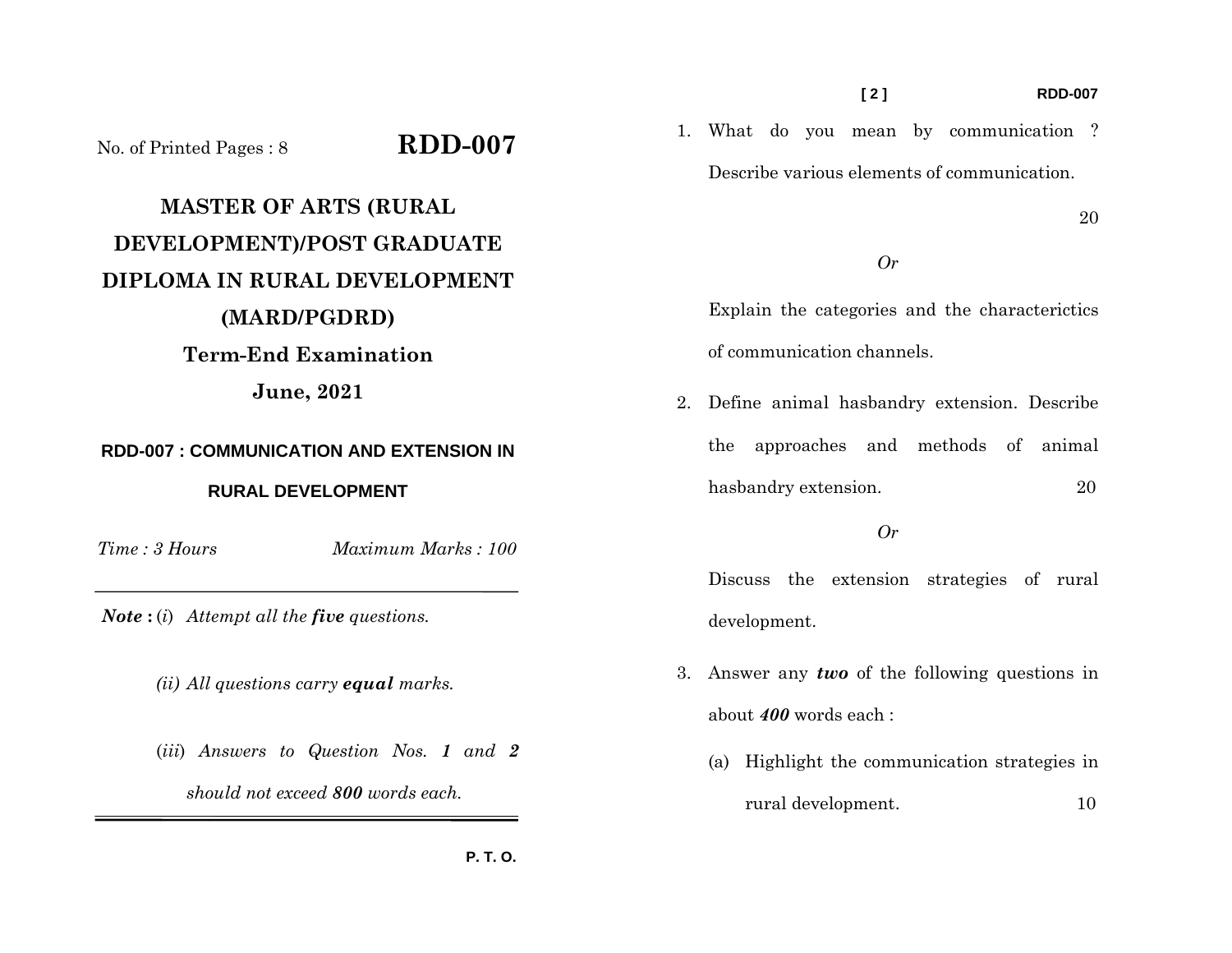## **[ 3 ] RDD-007**

- (b) Briefly explain the social forestry extension. 10
- (c) Describe in brief, the different barriers of communication. 10
- 4. Answer any *four* of the following questions in about *200* words each :
	- (a) Describe the objectives of extension. 5
	- (b) Briefly explain the development of women and children in rural areas. 5  $\bf 5$
	- (c) Explain methods of group extension. 5
	- (d) Highlight the importance of study tour in extension.  $\bf 5$
	- (e) What do you mean by communication planning ? 5
	- (f) Briefly explain the elements of communication process. 5

|    |                                                          | [4]<br><b>RDD-007</b>                     |                |  |  |  |
|----|----------------------------------------------------------|-------------------------------------------|----------------|--|--|--|
| 5. | Write short notes on any <i>five</i> of the following in |                                           |                |  |  |  |
|    | about 100 words each :                                   |                                           |                |  |  |  |
|    | (a)                                                      | Importance of feedback in communication 4 |                |  |  |  |
|    | (b)                                                      | Visual aids                               | $\overline{4}$ |  |  |  |
|    | (c)                                                      | Marthandum project                        | 4              |  |  |  |
|    | (d)                                                      | Operation flood programme                 | 4              |  |  |  |
|    | (e)                                                      | Exhibition as a method of extension       | $\overline{4}$ |  |  |  |
|    | (f)                                                      | Audience analysis                         | $\overline{4}$ |  |  |  |
|    | (g)                                                      | Media-material production plan            | $\overline{4}$ |  |  |  |
|    | (h)                                                      | Small group communication network         | 4              |  |  |  |

 **P. T. O.**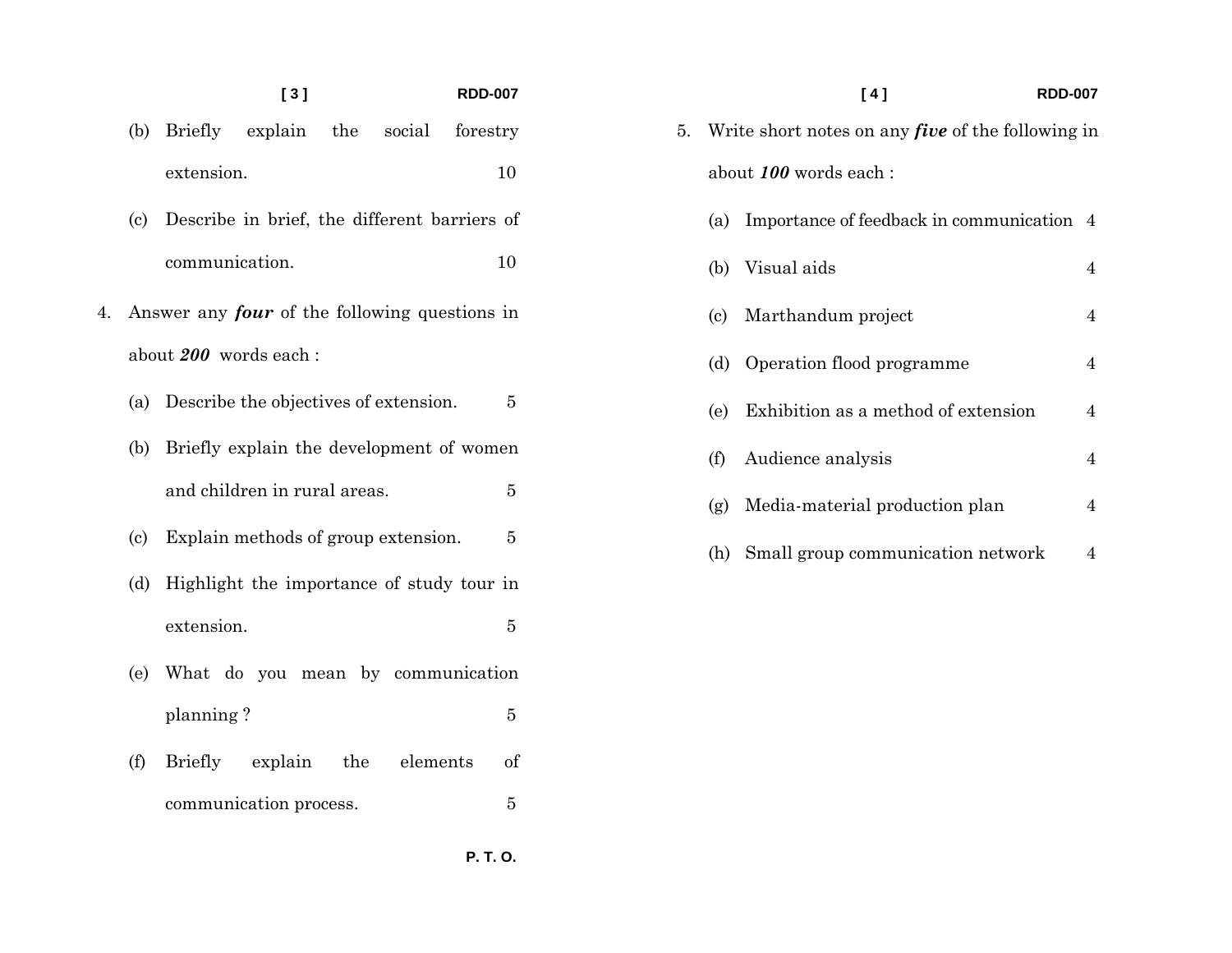| [5]<br><b>RDD-007</b>                                      | [6]                                                           | <b>RDD-007</b> |
|------------------------------------------------------------|---------------------------------------------------------------|----------------|
| $RDD-007$                                                  | 1. संचार से आपका क्या अभिप्राय है ? संचार के विभिन्न          |                |
| एम. ए. ( ग्राम विकास)⁄ग्राम विकास में                      | तत्वों का वर्णन कीजिए।                                        | 20             |
| स्नातकोत्तर डिप्लोमा                                       | अथवा                                                          |                |
|                                                            | संचार चैनलों की श्रेणियों और विशेषताओं की व्याख्या            |                |
| ( एम.ए.आर.डी. ⁄पी.जी.डी.आर.डी. )                           | कोजिए।                                                        |                |
| सत्रांत परीक्षा                                            | 2. पशुपालन विस्तार को परिभाषित कीजिए। पशुपालन                 |                |
| जून, $2021$                                                | विस्तार के दृष्टिकोणों और पद्धतियों की व्याख्या               |                |
| आर.डी.डी.-007 : ग्राम विकास में संचार एवं विस्तार          | कीजिए।                                                        | 20             |
| समय : 3 घण्टे<br>अधिकतम अंक : 100                          | अथवा                                                          |                |
| <i>नोट</i> : (i)  सभी <b>पाँच</b> प्रश्नों के उत्तर दीजिए। | ग्राम विकास की विस्तार कार्यनीतियों की चर्चा कीजिए।           |                |
|                                                            | 3. निम्नलिखित में से किन्हीं <i>दो</i> प्रश्नों के उत्तर लगभग |                |
| $(ii)$ सभी प्रश्नों के अंक समान हैं।                       | <i>400</i> शब्दों (प्रत्येक) में दीजिए :                      |                |
| $(iii)$ प्रश्न सं. 1 और 2 के उत्तर 800 शब्दों              | (क) ग्राम विकास में संचार कार्यनीतियों पर प्रकाश              |                |
| (प्रत्येक) से अधिक नहीं होने चाहिए।                        | डालिए।                                                        | 10             |

P. T. O.